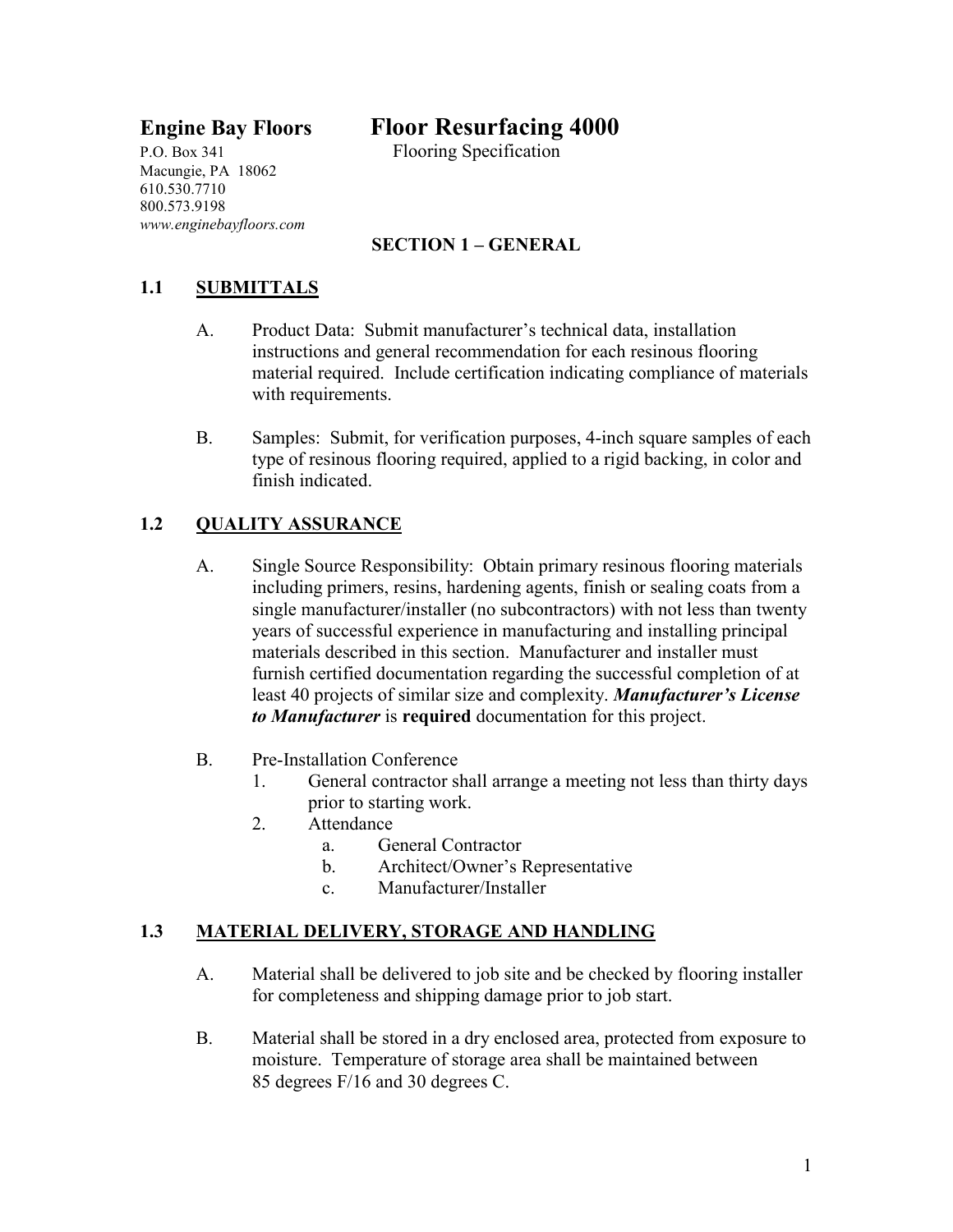#### **1.4 PROJECT CONDITIONS**

- A. Concrete substrate shall be properly cured for a minimum of 30 days. A vapor barrier should be present for concrete subfloors on or below grade. Otherwise, contact the Engine Bay Floors Technical Department prior to the installation of the resinous flooring.
- B. Utilities, including electric, water , heat (air temperature between 60 and 85 degrees F/16 and 30 degrees C) and finished lighting to be supplied by the owner.
- C. Job area to be free of other trades during, and for a period of 24 hours, after floor installation.
- D. Protection of finished floor from damage by subsequent trades shall be the responsibility of the General Contractor.

#### **SECTION 2 – PRODUCTS**

#### **2.1 MANUFACTURERS**

A. The products of Engine Bay Floors, (800)573-9198, are identified below as the basis of design.

#### **2.2 RESINOUS FLOORING SYSTEM**

- A. 250 Mil Hybrid Epoxy-Aliphatic Polyester Polyurethane Cementious Mortar Flooring System.
- B. Basis of Design Product: "Floor Resurfacing 4000" by Engine Bay Floors.

## **2.3 SYSTEM CHARACTERISTICS**

- A. Color and Pattern: As selected by engineer/architect/owners agent from manufacturer's standard colors. A minimum of three colors will be used.
- B. Wearing Surface: Textured for slip resistance per engineer/architect/owner's agent from manufacturer's full range.
- C. Integral Cove Base: 4 inches high with 1-1/2 inch radius.
- D. Striping: Striping guide lines must be included. Striping shall be four inches in width. Color selected for these guide lines shall be one of three to be used. Exact location shall be confirmed by the engineer/architect/owner.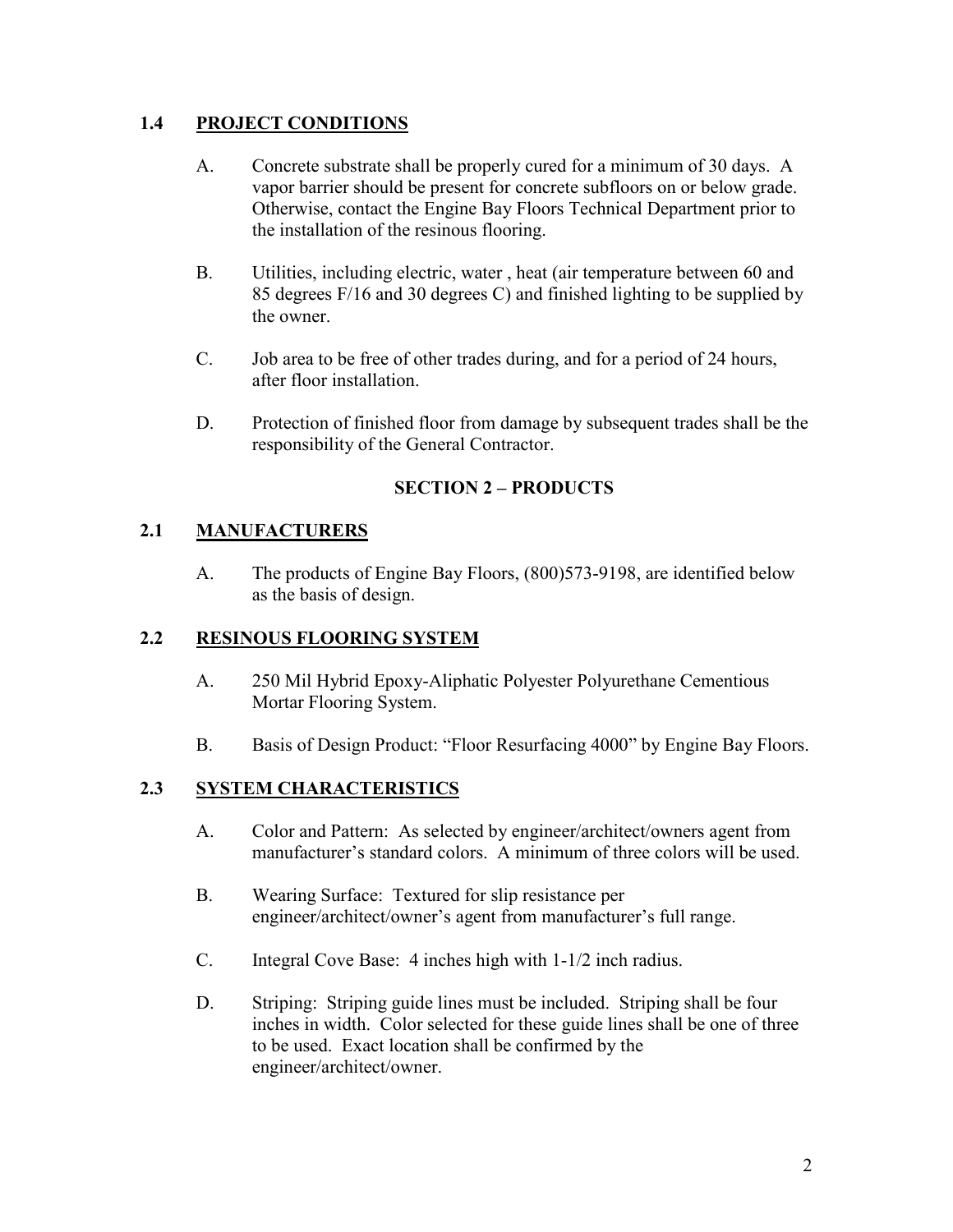- E. Walls: Final urethane topcoat must be installed up the wall to the top of the first block off the floor as part of the scope of the work.
- F. Physical Strength Qualification: Flooring system must be durable enough to resist the constant loads of heavy engines and apparatus. The floor must be capable of dissipating high temperatures from hot tires and guaranteed to stay bonded and resistant to delamination. The contractor, in conjunction with the manufacturer, is responsible for gathering the data in regards to engine weights, load points, and temperature exposure required to guarantee this qualification.

## **2.4 SYSTEM COMPONENTS**

- A. Primer: Type recommended by manufacturer for substrate and body coat(s) indicated.
- B. Body Coat(s):
	- 1. Resin: Epoxy
	- 2. Application method: troweled
- C. Pigmented Grout Coating
	- 1. Resin: Epoxy
	- 2. Application method: squeegee/back roll
- D. Pigmented Top Coating
	- 1. Resin: Epoxy aliphatic polyester polyurethane
	- 2. Application method: squeegee/back roll

## **2.5 ACCESSORY MATERIALS**

- A. Patching and Fill Material: Resinous product of resinous flooring manufacturer.
- B. Joint Sealant: Type produced by manufacturer or resinous flooring system for type of service and joint condition indicated.

## **SECTION 3 – EXECUTION**

#### **3.1 INSPECTION**

A. Ensure area is clean and dry with adequate heat, light and ventilation. The surface must be clean and dry, physically sound, and free of contamination. Surfaces must be free of holes, voids or defects. Cracks and abrupt changes in the surface profile must be corrected. Area shall be free of other trades to allow smooth flow of installation process to ensure optimum installation.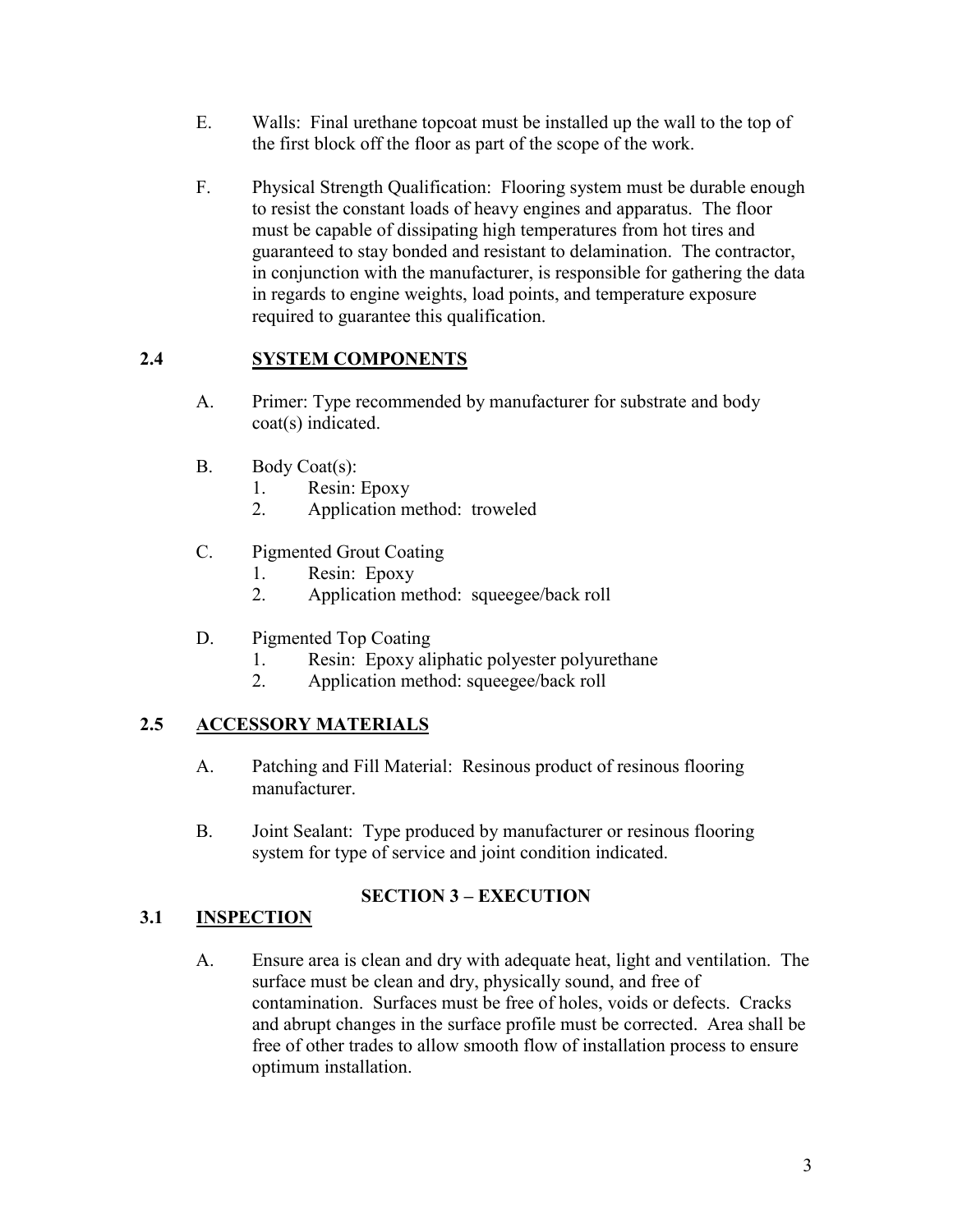#### **3.2 SURFACE PREPARATION**

- A. Prepare surface utilizing mechanical means where possible (i.e. selfcontained Blastrac, scarifiers, scabblers, etc.)
- B. Saw cut and chase perimeter edges to provide a "key-in" of material.
- C. Ensure all static (non-moving) cracks are filled as recommended by manufacturer/installer.
- D. Identify and mark all active (moving) joints.
- E. Enlarged cracks and spalled areas shall be filled and leveled with an epoxy fill material before coatings are applied (Engine Bay Floor's fine crack fill).
- F. Pre-fill all divots/holes in the concrete surface that are larger than 2" with Engine Bay Floor's epoxy patching compound.

#### **3.3 INSTALLATION**

- A. General: Apply components of flooring system according to manufacturer's written instructions to produce a uniform monolithic wearing surface of thickness indicated.
	- 1. Coordinate application of components to provide optimum adhesion of resinous flooring system to substrate and optimum intercoat adhesion.
	- 2. Cure resinous flooring components according to manufacturer's written instructions. Prevent contamination during application and curing process.
	- 3. At substrate expansion and isolation joints, provide joint in flooring to comply with flooring manufacturer's written recommendations.
- B. Installation
	- 1. Saw cut and chase perimeter edges to provide a "key-in" of material.
	- 2. Prepare surface utilizing mechanical means where possible (i.e. self-contained Blastrac, scarifers, scabblers, etc.).
	- 3. Notched rake apply hybrid epoxy polyester polyurethane cementious mortar overlayment at ¼" minimum thickness.
	- 4. Grind based after initial cure to ensure smooth appearance.
	- 5. Apply pigmented 100% solids epoxy grout coat.
	- 6. Broadcast for texture, (if desired).
	- 7. Apply pigmented aliphatic polyester polyurethane topcoat.